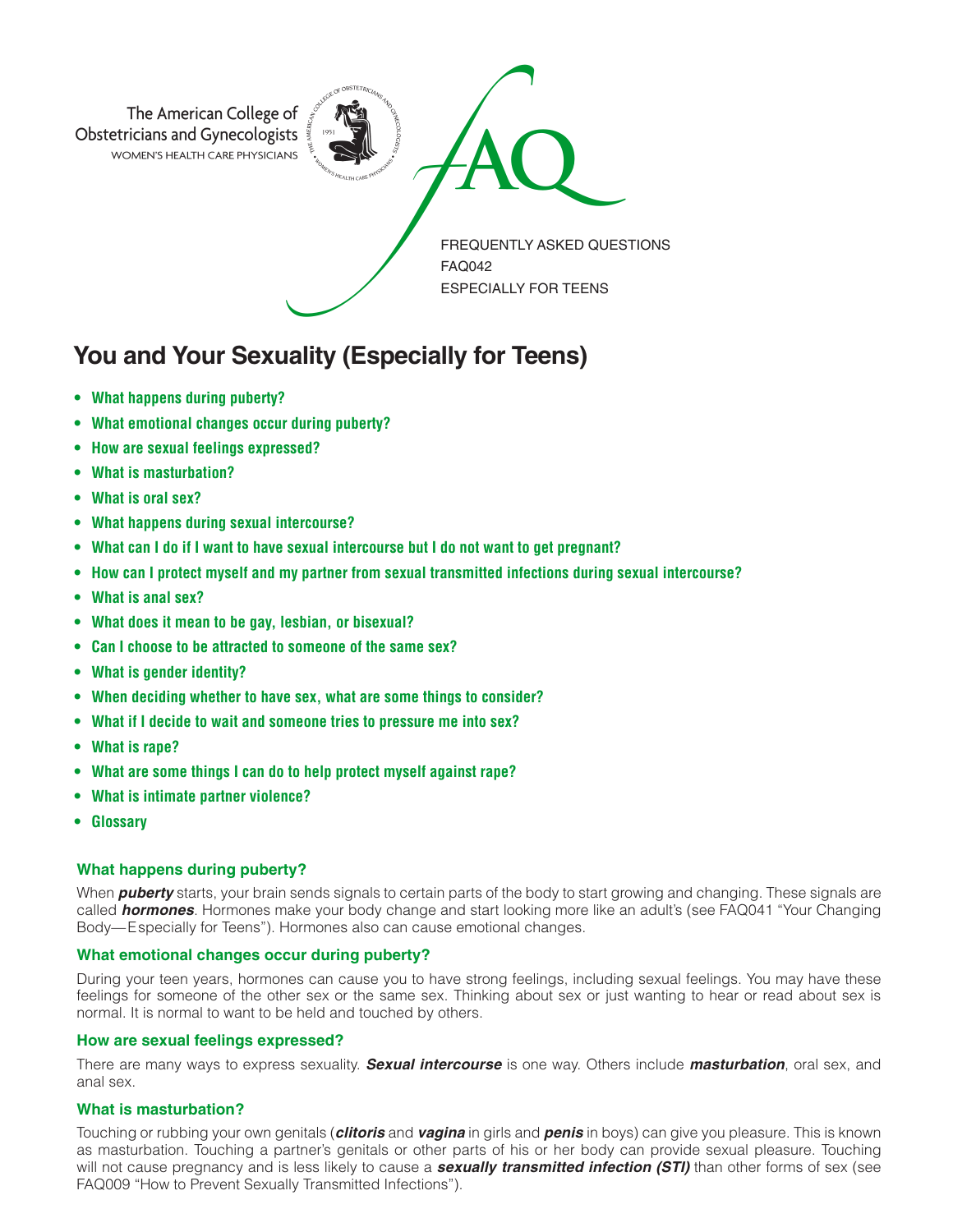# **What is oral sex?**

Oral sex is when one partner's mouth comes into contact with the other partner's genitals. Some teens believe oral sex is not really sex because it does not cause pregnancy. But it can spread STIs. Using a condom during oral sex can help protect you against STIs.

## **What happens during sexual intercourse?**

During sexual intercourse, or vaginal sex, the boy's hard (erect) penis goes into the girl's vagina and moves in and out. This can lead to *orgasm*. During vaginal sex, when a boy has an orgasm, he spurts *semen*, which contains millions of *sperm*, from his penis into the girl's vagina. The sperm can swim up into the *uterus* and then a *fallopian tube*, where one can fertilize an *egg*. This can lead to pregnancy. Sexual intercourse also can spread STIs.

#### **What can I do if I want to have sexual intercourse but I do not want to get pregnant?**

If you have vaginal sex and do not want to get pregnant, use a reliable birth control method every time (see FAQ112 "Birth Control—Especially for Teens"). Birth control can reduce the chance of pregnancy occurring.

## **How can I protect myself and my partner from sexual transmitted infections during sexual intercourse?**

Using a male or female condom the right way can prevent pregnancy and protect against STIs. Even if you are taking birth control pills or using any other form of birth control, you still need to use a condom to protect against STIs.

## **What is anal sex?**

Another form of sex is anal sex, in which the penis is placed into the other partner's *anus*. This form of sex can greatly increase the risk of getting an STI, including *human immunodeficiency virus (HIV)*. Anal sex can cause tiny tears in the *rectum* and anus. The germs that cause an STI may enter the body through these tears. Using a condom during anal sex can help protect you against STIs.

## **What does it mean to be gay, lesbian, or bisexual?**

Being gay is when a boy is emotionally and sexually attracted to other boys. Being a lesbian is when a girl is emotionally and sexually attracted to other girls. Bisexuality is being attracted to both sexes. Many boys and girls are attracted to members of their own sex during puberty. Things they have done—holding hands with a friend of the same sex, looking at or touching each other's genitals— may make them wonder if they are gay or lesbian. These activities are normal in teens. Some discover that they are gay, lesbian, or bisexual during these years.

## **Can I choose to be attracted to someone of the same sex?**

Being attracted to people of the same sex is not a choice a person makes or something that can be changed. Some people may have a hard time talking about being gay or lesbian. Some may not be accepted by their families and friends. This may lead to feeling lonely or depressed. Some people may even consider suicide. If you think you may be gay, lesbian, or bisexual and feel confused or unhappy, talk to an adult you can trust. If you cannot talk to your parents, ask a teacher, doctor, or school counselor for help.

## **What is gender identity?**

Gender identity is your sense of being a boy, a girl, or other gendered. Some teens feel that their gender identity—how they really feel about themselves—is different from their physical bodies. A girl may feel that she is really a boy, and vice versa. Others may feel that they belong to neither gender or to both genders. People who feel that their gender identity is different from the sex they are born as are described as transgender. It often is difficult for parents or schoolmates to accept that a person is transgender. Transgender teens may face bullying or discrimination. Some may feel scared and alone. If you are feeling confused about your gender and it is causing you distress, or if you are being bullied or mistreated, talk to a trusted adult.

#### **When deciding whether to have sex, what are some things to consider?**

Ask yourself what your feelings are about sex. Are you really ready for sex? If you are dating, do you know how the other person feels about sex? Make up your own mind about the right time for you. Do not have sex just because

- you think everyone else is
- you think it will make you more popular
- you are talked into it
- you are afraid the other person will break up with you if you do not
- you feel that it will make you a "real" woman

#### **What if I decide to wait and someone tries to pressure me into sex?**

If you have decided to wait, think about what you will say ahead of time if someone pressures you to have sex. The following examples can work for girls or boys:

• "If you love me, you will have sex with me."

Answer: "If you really love me, you will not pressure me."